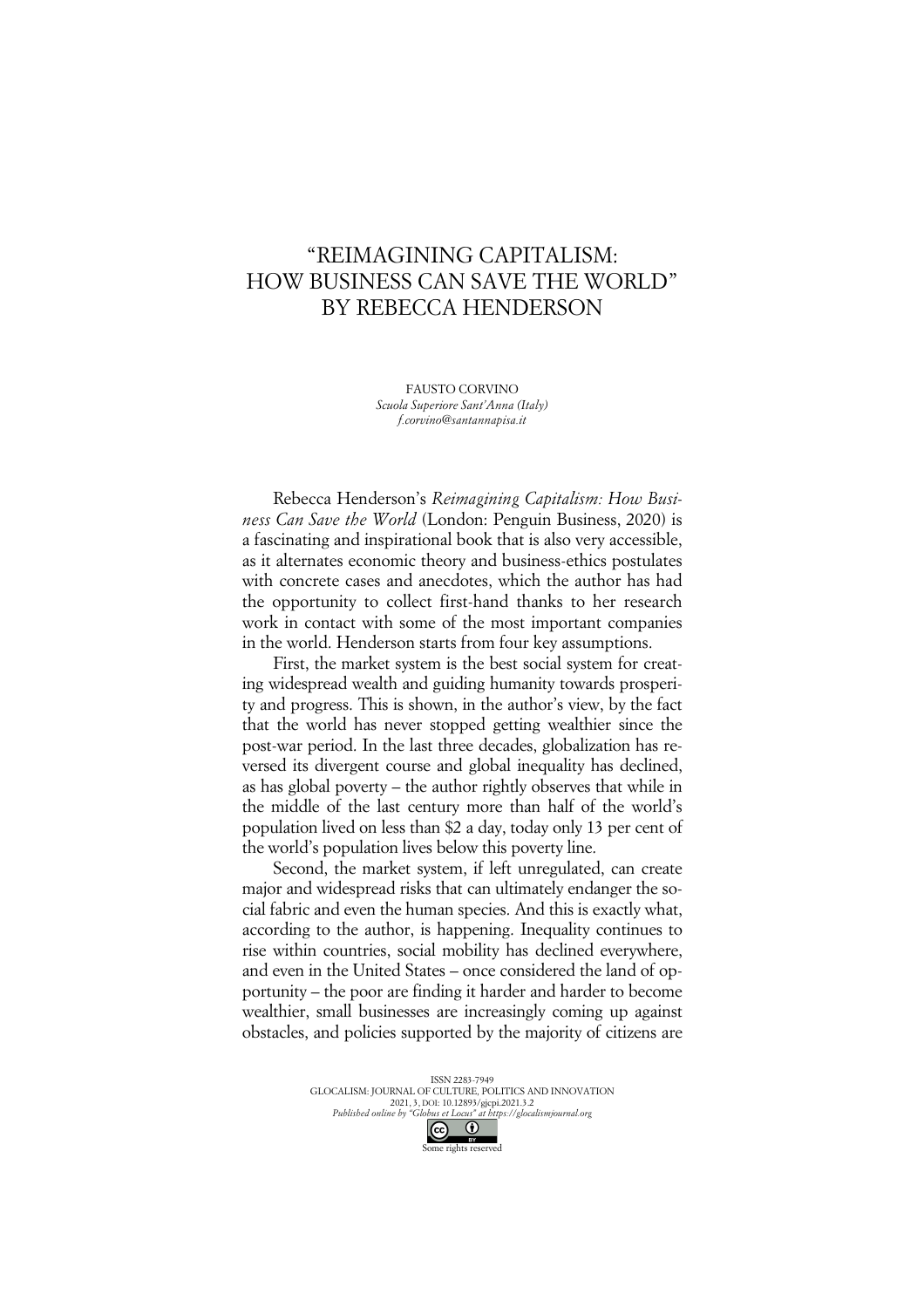giving way to policies supported by a small but wealthy minority. Finally, of course, the planet is facing a major climate mitigation challenge in which every mistake or delay will be costly paid for by those who will come after us.

Third, there are three reasons, Henderson says, why "markets are failing us" (Henderson 2020: 20). One reason is that companies can freely pass on negative externalities to the community and to future generations, and this also implies, under some circumstances, that the harm they inflict on society is higher than the value they create for shareholders. The typical case is represented by greenhouse gas emissions. Henderson makes the illuminating example of Peabody Energy, the biggest coal company in USA, that in 2018 sold 186.7 million tons of coal for \$5.6 billion of revenues, while bringing a social cost (both climate and health costs) of \$30 billion (5 times higher than revenue). Another reason – on which the author actually dwells much less in the book – is that the labour market has become so technical and competitive (think, for example, of how automation requires a shift in the workforce from manual labour to IT design and maintenance jobs), and the lack of social mobility has such pervasive effects on access to quality education, that many people do not have the effective opportunity to compete on an equal footing with others. The third, and last reason, is that big companies have such a strong grip on democratic institutions that any political effort to reform them is met with often insurmountable resistance.

Fourth, political scientists showed us that economic actors have the power to change the rules of the game, either through internal reforms or by cooperating with public institutions. Business ethicists, and I would also say moral philosophers more generally, have clearly explained why economic actors have a duty to do so – basically, you don't need robust egalitarian theories to explain why getting rich by emitting CO2 and externalizing costs on others is wrong, it is enough to appeal to the principle that it is wrong to harm others, at least when it is avoidable without incurring unbearable costs. Now the task of economists is to show that reforming capitalism, making it fairer and more sustainable, is also good business. Indeed, in some cases, it is even better business than getting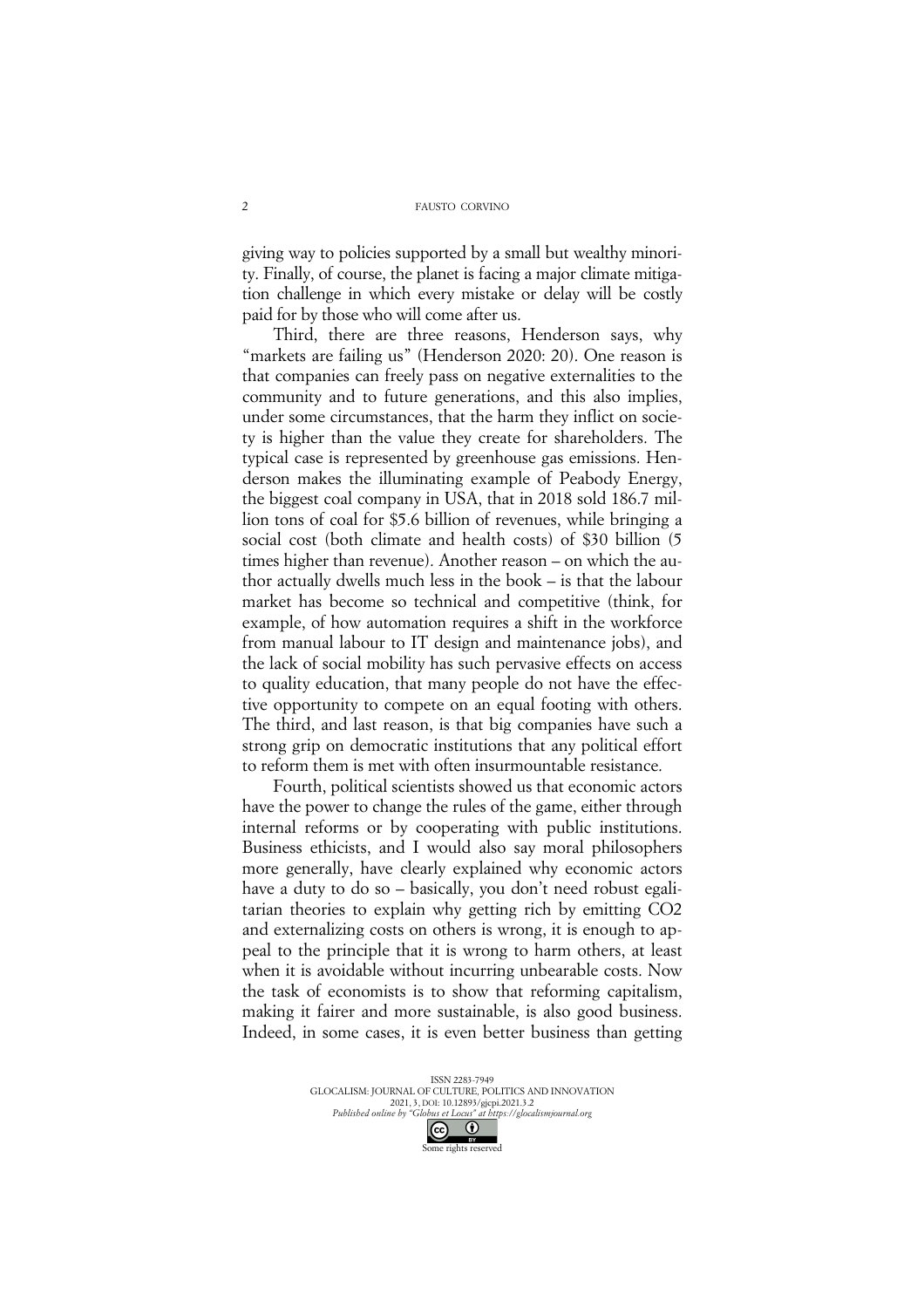rich on the backs of others. The author aims to do just that, to offer reasons to those who are cynical and disillusioned with the concept of stakeholder responsibility – i.e., managers having responsibilities not only towards the owners of the company (in many cases the shareholders) but also towards a wider group of stakeholders, both internal and external to the company, from employees to the local community and future generations.

In a certain sense, since R. Edward Freeman firstly proposed it in a coherent guise (S*trategic management: A stakeholder approach*, Boston: Pitman, 1984) the stakeholder approach has been interpreted, we could say, in both an instrumental and in a non-instrumental way. The proponents of non-instrumental stakeholder approach usually appeal to moral theories of responsibility to explain why those who invest capital cannot simply abstract themselves from society and blindly pursue their own advantage. In this sense, noninstrumental stakeholder theory is normative and hence it rests on self-justifying motives for action which compete with – and in some cases also dominate – the manager's goal of maximizing profits. So, for example, it could be said that employers should strive to offer employees meaningful work, because otherwise they would fall short to treat them as ends in themselves, rather than as means, and in so doing employers would violate Kant's humanity formulation of the categorical imperative – i.e., they would act immorally, at least from a Kantian point of view (see N.E. Bowie, *Business Ethics: A Kantian Perspective, Second Edition*, Cambridge: Cambridge University Press, 2017). Or it could be argued that negative externalities, especially those causing climate change, are wrong because they determine sub-optimal results in terms of collective utility – i.e., the aggregation of individual utils (see J. Broome, *Climate Matters: Ethics in a Warming World*, New York: W.W. Norton and Company, 2012). On the contrary, proponents of instrumental stakeholder approach do not maintain that mangers should be guided by the northern star of morality; they should keep on focusing, instead, on profit maximization for firms. However, they also recognize that the best way for companies to increase value, at least in the medi-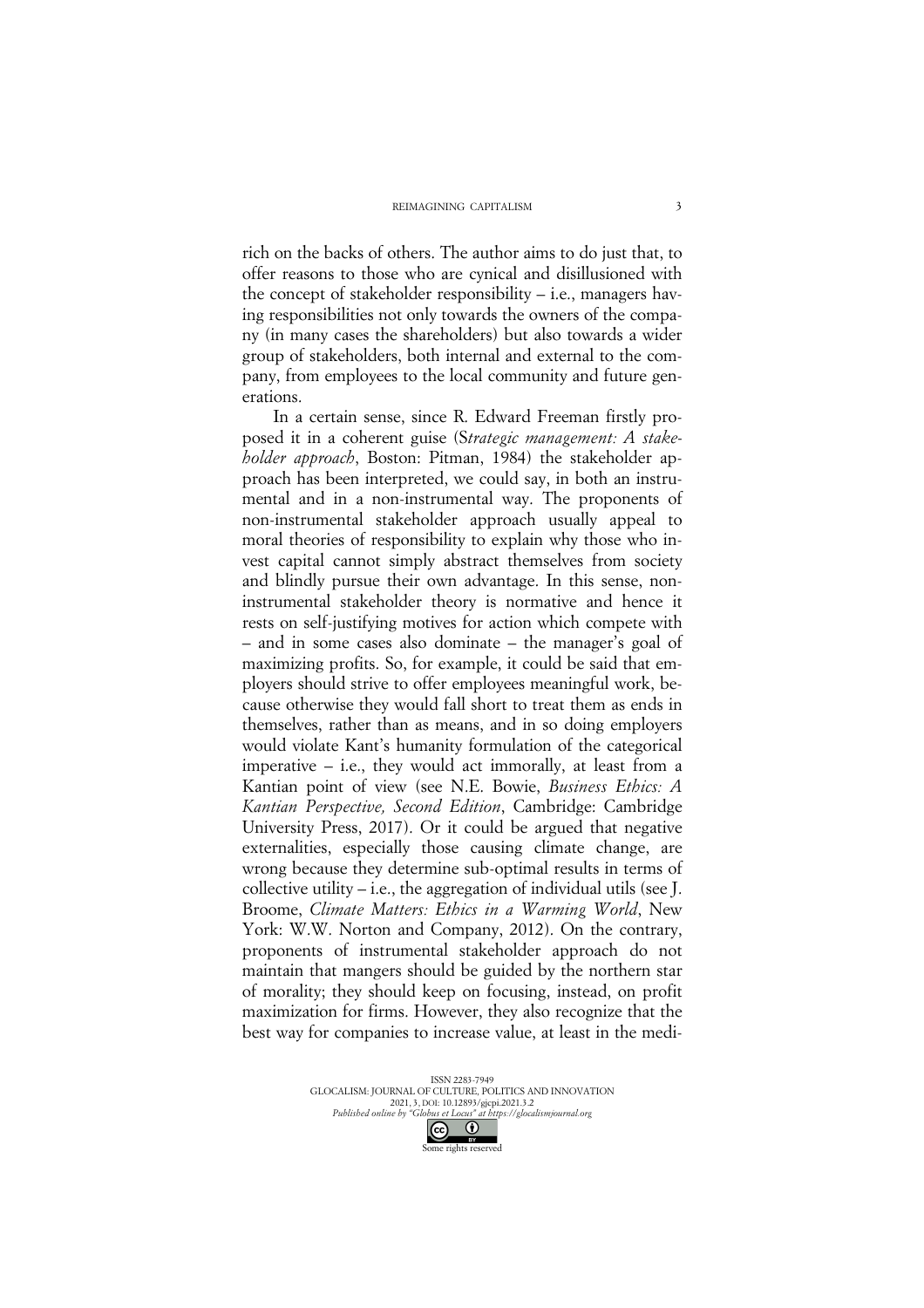FAUSTO CORVINO

um and long term, is to take into account the interests of a group of individuals larger than the shareholders' assembly.

Henderson's book follows the instrumental interpretation of the stakeholder approach, although setting it in the midst of the social challenges we will inevitably face between now and the end of this century, and focusing not on a specific issue – e.g., climate, automation, etc. – but on the much more complex and ambitious idea of rethinking capitalism. In other words, the author's message is that if companies, especially large ones, want to continue doing business in the near future, they must not only behave well towards one or more specific stakeholders, but must instead contribute to rewriting the very rules of the game of capitalism. Accordingly, Henderson provides a sort of guide for companies to reform the system that made them rich before it starts to impoverish them (at least relative to the wealth they have now). The guide consists of 5 recommendations, or "pieces".

The first recommendation is to create "shared value" (Henderson 2020: 32) for consumers and more generally for external stakeholders, instead of focusing exclusively on shareholders. Henderson gives various reasons for doing this. One reason is to use "shared value" for increasing demand. She makes the telling example of Unilever, a multinational food company, which succeeded in winning a downward price war in the tea-bag market, between the end of the 2000s and the beginning of the 2010s; a price war which risked, among other things, having devastating consequences for the environment in developing countries. Unilever managers decided to market only sustainable tea, with a 5 per cent increase in raw material costs, and convinced consumers to buy the more costly product through a successful marketing campaign, i.e., by telling consumers that a small economic effort on their part would have been of great benefit to the environment. Another reason to create "shared value" is to reduce risks by anticipating them. The author lingers, in particular, on the future evolution of energy markets, stressing that many players in the sector, the majority of them, are predicting that something substantial may change in the near future, either because renewables will become much cheaper or because public au-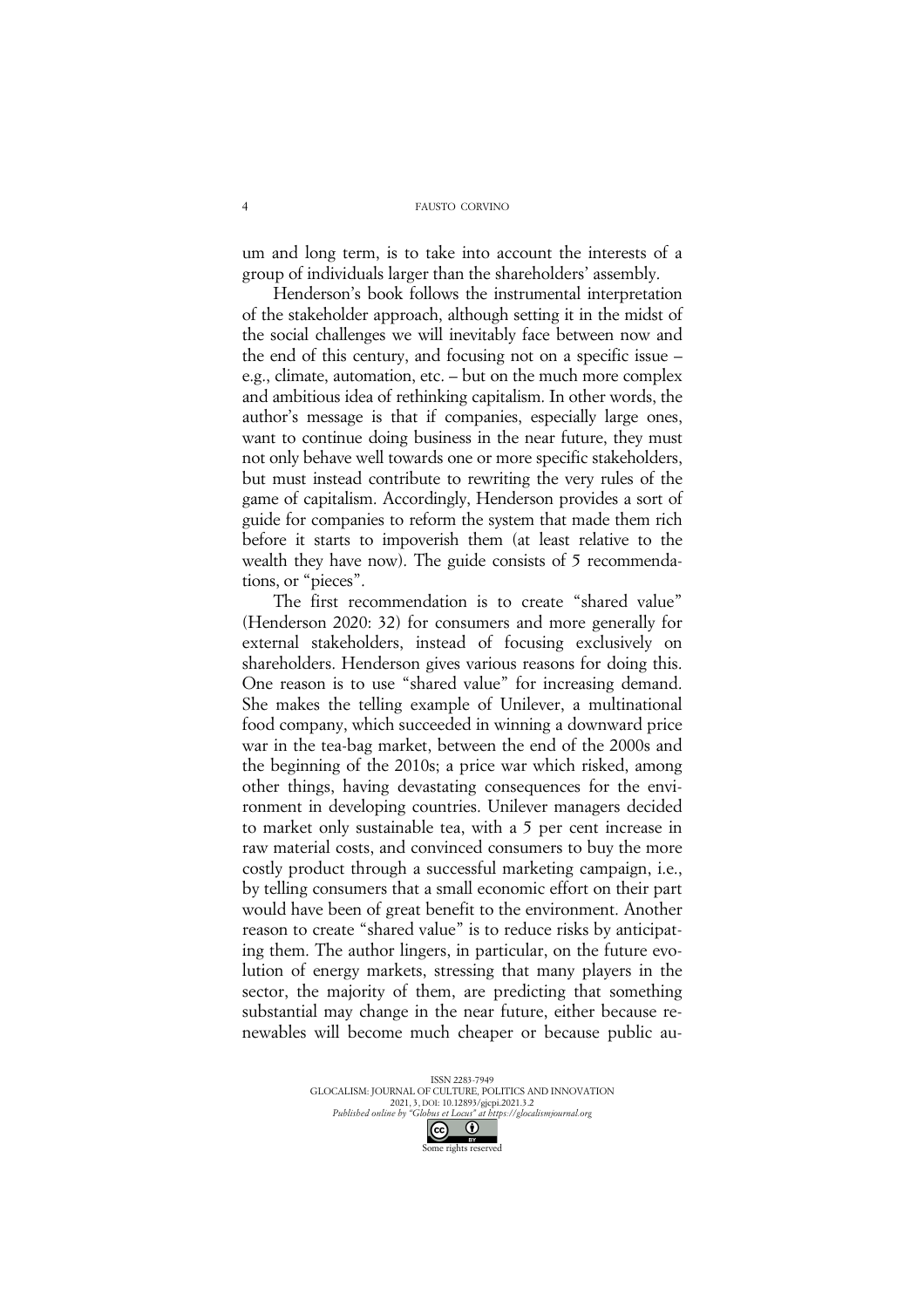thorities will intervene to further regulate  $CO<sub>2</sub>$  emissions (probably through some forms of carbon pricing), and in view of the probability that we associate with these developments, we can calculate the convenience of anticipating the new scenarios by investing green now.

The second recommendation is to build (or rebuild) the moral contract with workers on the basis of "common values" (Henderson 2020: 85). More simply, we could say, through the sharing of common goals and a fairer allocation of profits. The author makes several examples of purpose-driven organizations, and perhaps the most meaningful is also the most famous one: Mark Bertolini, former CEO of *Aetna* (an American company selling healthcare insurances) announcing, in 2015, that he would raise the minimum wage of Aetna's workers from \$12 to \$16 dollars and would allow them to buy the most expensive insurances at the minimum price. Bertolini's idea was quite simple: not only it is immoral for a Fortune 50 company selling insurances to have workers paid the minimum allowed by law, but it is also difficult to have workers motivated to sell a basic service that they themselves cannot afford or find difficult to pay for. Bertolini's case, together with many others, demonstrate, at least in Henderson's reading, that investing more in workers' wellbeing (both in terms of salary and of job conditions) is a good investment: it costs less than the return it yields for the company.

The third recommendation is "rewiring finance" (Henderson 2020: 121). One of the reasons why managers find it difficult to follow the first two recommendations is that any short-term decrease in profit aimed at helping to reimagine capitalism would be punished by shareholders. According to the author, this is not because shareholders are cynical (or at least no more cynical than managers), but rather because they tend to associate a fall in profits with poor management. A strong push is therefore needed to develop clear ESG criteria that allow investors to distinguish between cases where managers are bad and those where they are following a strategy aimed at producing shared value and purposes.

The fourth recommendation is that companies should learn to better cooperate, both at the local and global level,